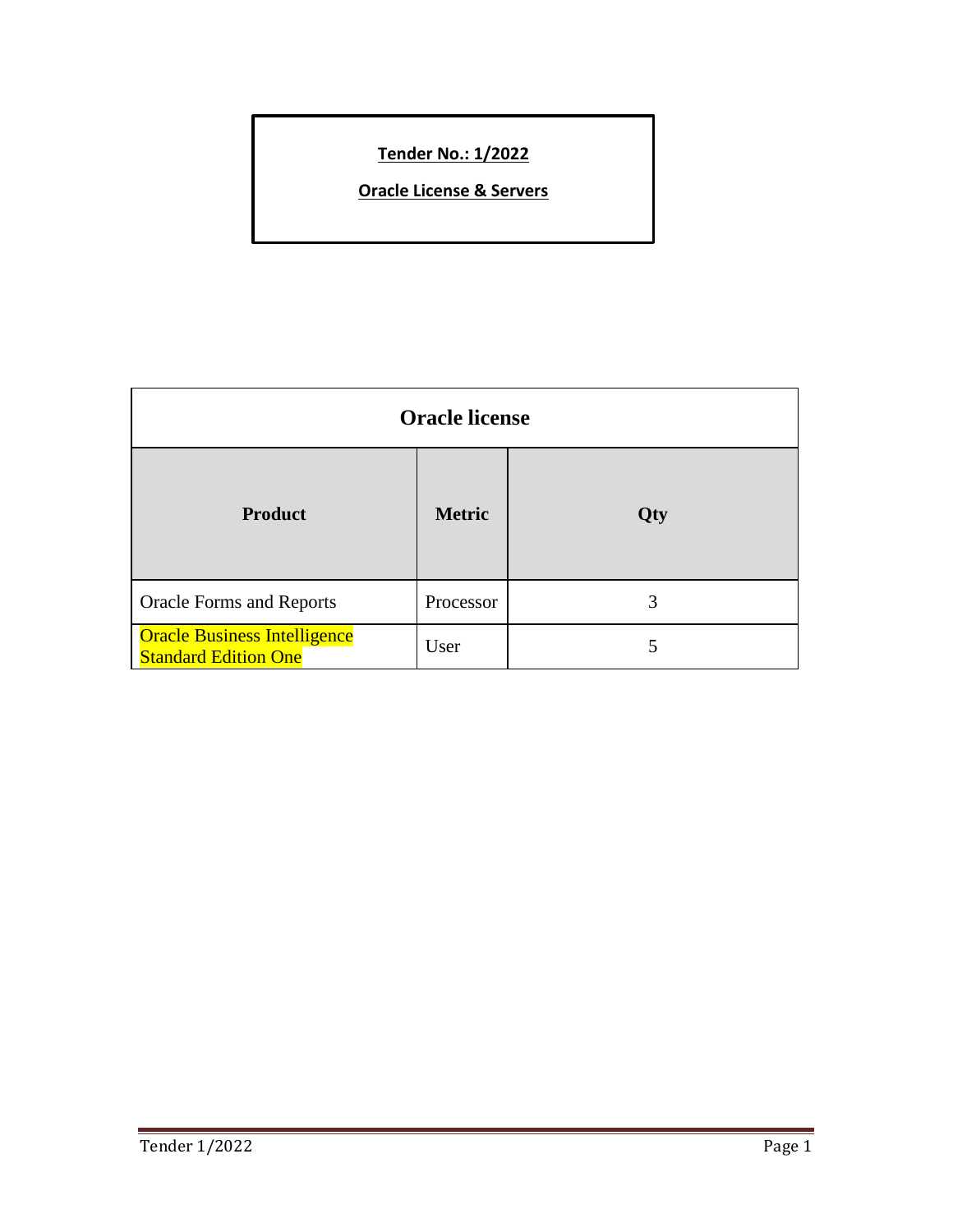| QTY <sub>4</sub><br>Item #1: Intel based server (Virtualization environment) |                                                                                                                                           |  |
|------------------------------------------------------------------------------|-------------------------------------------------------------------------------------------------------------------------------------------|--|
|                                                                              | High quality brand name with the following minimum specification:                                                                         |  |
| <b>Processor</b>                                                             | 2 x Intel® Xeon® Gold (2.4GHz 24-Core Processor) Minimum specification                                                                    |  |
| <b>Memory</b>                                                                | 192GB DDR4-3200 Registered Smart Memory                                                                                                   |  |
| <b>Storages</b>                                                              | 2 x SSD SATA, 6 Gb/s, 480 GB, Read-Intensive.                                                                                             |  |
|                                                                              | RAID controller support RAID (0,1,10 and 5) (hardware RAID) with 2GB cache                                                                |  |
|                                                                              | Internal R/W DVD drive                                                                                                                    |  |
| <b>Controllers</b>                                                           | 2 x Dual port 1GbE, one x 2 port 10GbEbase T                                                                                              |  |
|                                                                              | 2x 16Gb/sec single port Fiber channel controller                                                                                          |  |
| <b>Expansion</b>                                                             | Min 4USB ports,                                                                                                                           |  |
| $&$ I/O                                                                      | VGA or console with DVI converter                                                                                                         |  |
|                                                                              | <b>PCI-E Slots</b>                                                                                                                        |  |
| <b>Power</b>                                                                 | Fully used &redundant Hot-pluggable power supplies,                                                                                       |  |
|                                                                              | 220-250 VAC/50Hz redundant cooling fans                                                                                                   |  |
|                                                                              | Enough cooling dissipation designed to enable working continuously 24/7 without overheating                                               |  |
| From                                                                         | Rack mount with all accessories to install the servers in the cabinet should be provided                                                  |  |
| factor                                                                       |                                                                                                                                           |  |
| others                                                                       | All drivers that support the system must be provided by manufacturer                                                                      |  |
|                                                                              | Original server management software, for installation and configuration                                                                   |  |
| <b>OS</b>                                                                    | Support windows server 2016,2019, Enterprise R2 and above, Linux, VMWAR ESXi, Red Hat                                                     |  |
|                                                                              | Enterprise Linux , Oracle Linux.                                                                                                          |  |
| <b>Additional</b><br><b>Services</b>                                         | Installation for Oracle Linux Kernel-based Virtual Machine (KVM) Hypervisors                                                              |  |
|                                                                              | (Oracle Linux Virtualization) + Oracle Linux virtualization manager.                                                                      |  |
|                                                                              | Create needed virtual machines of Microsoft windows /Oracle Linux.<br>(University will be responsible for all Operating system licenses). |  |
|                                                                              |                                                                                                                                           |  |
| <b>Warranty</b>                                                              | 3 years warranty parts and labor on site                                                                                                  |  |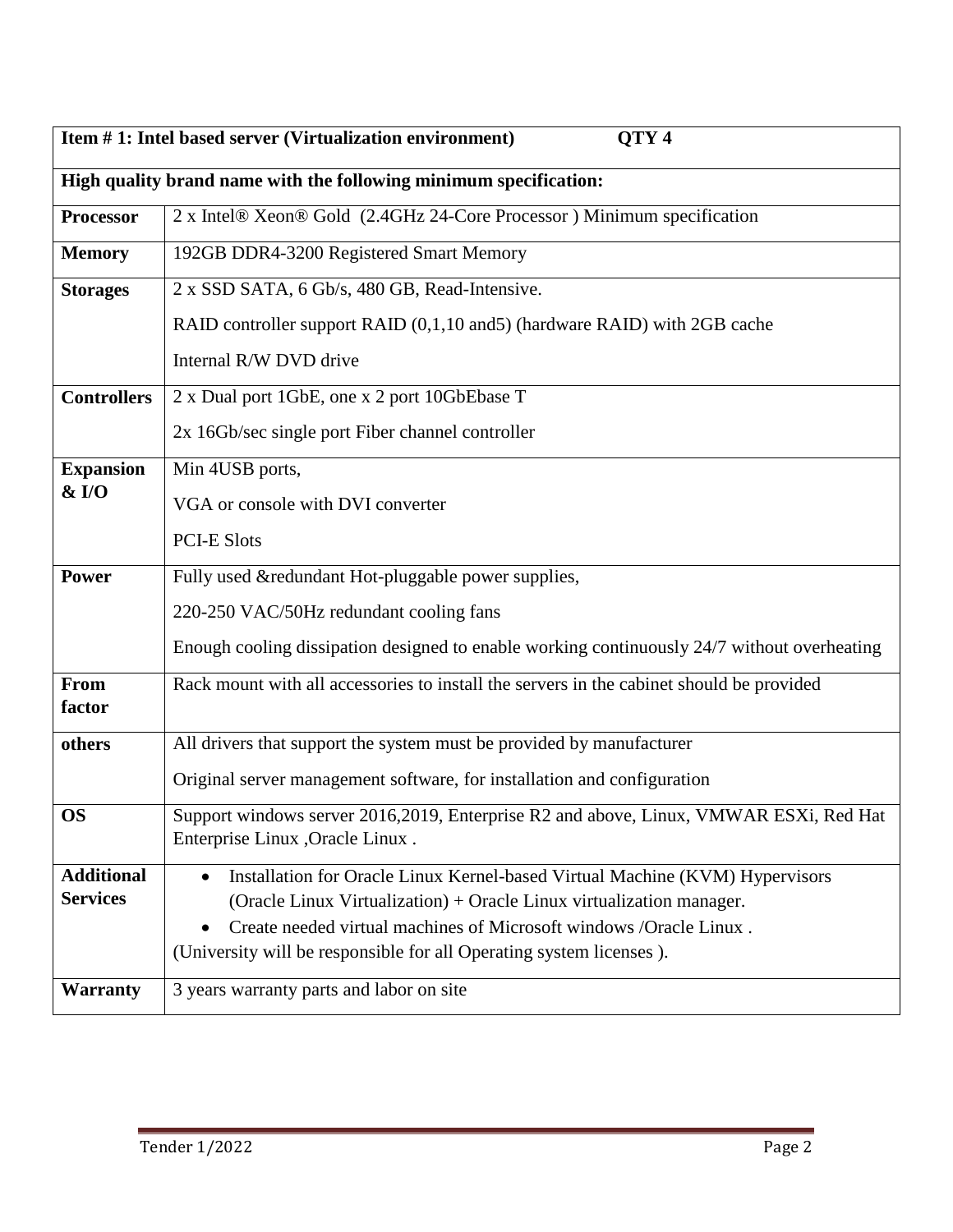**Item # 2 : SAN storage Array QTY 1** 

| High quality brand name with the following minimum specification |                                                                                                                                                                     |  |
|------------------------------------------------------------------|---------------------------------------------------------------------------------------------------------------------------------------------------------------------|--|
| <b>Features</b>                                                  | <b>Required specification</b>                                                                                                                                       |  |
| <b>Host interface</b>                                            | 4 x16Gb/s FC port Total                                                                                                                                             |  |
| Storage architecture                                             | Dual Redundant RAID Controllers (Active / Active)                                                                                                                   |  |
|                                                                  | Main components are redundant and hot-pluggable, such as<br>controllers, power supply units, and hard disk drives with redundant<br>cooling fans                    |  |
| <b>System Cache</b>                                              | 128GB distributed over 2 controllers                                                                                                                                |  |
| <b>Operating system</b>                                          | Microsoft windows RED hat Linux, Oracle Linux, VMware ESXi,<br>Solaris and AIX                                                                                      |  |
| <b>Support Drive</b>                                             | SAS, NL-SAS and SSD                                                                                                                                                 |  |
| <b>Required RAW capacity (min)</b>                               | 20TB SSD SAS usable capacity                                                                                                                                        |  |
|                                                                  | Disk size should not exceed 2TB for SSD to get best performance<br>and reliability                                                                                  |  |
| <b>RAID</b> supported                                            | Support RAID level at least 5 or 6                                                                                                                                  |  |
| cables                                                           | All required cables should be provided                                                                                                                              |  |
| Manageability                                                    | Management software using web or GUI support local and remote<br>administration                                                                                     |  |
| <b>Features</b>                                                  | - storage capacity is ready to support adding additional shelves for<br>future expansion                                                                            |  |
|                                                                  | -The Storage is ready to support the maximum number of HDD $\&$<br>Capacity without a need of additional license in case of adding<br>HDD and shelves in the future |  |
|                                                                  | -it should be ready to connect to the maximum number of hosts<br>supported by the storage                                                                           |  |
|                                                                  | -the following license included and priced with the offer:                                                                                                          |  |
|                                                                  | Snapshot, compression, thin provisioning                                                                                                                            |  |
|                                                                  | Support Only: Auto tiering, remote copy (for future expansion)                                                                                                      |  |
| <b>Warranty</b>                                                  | 3 years warranty parts and labor on site                                                                                                                            |  |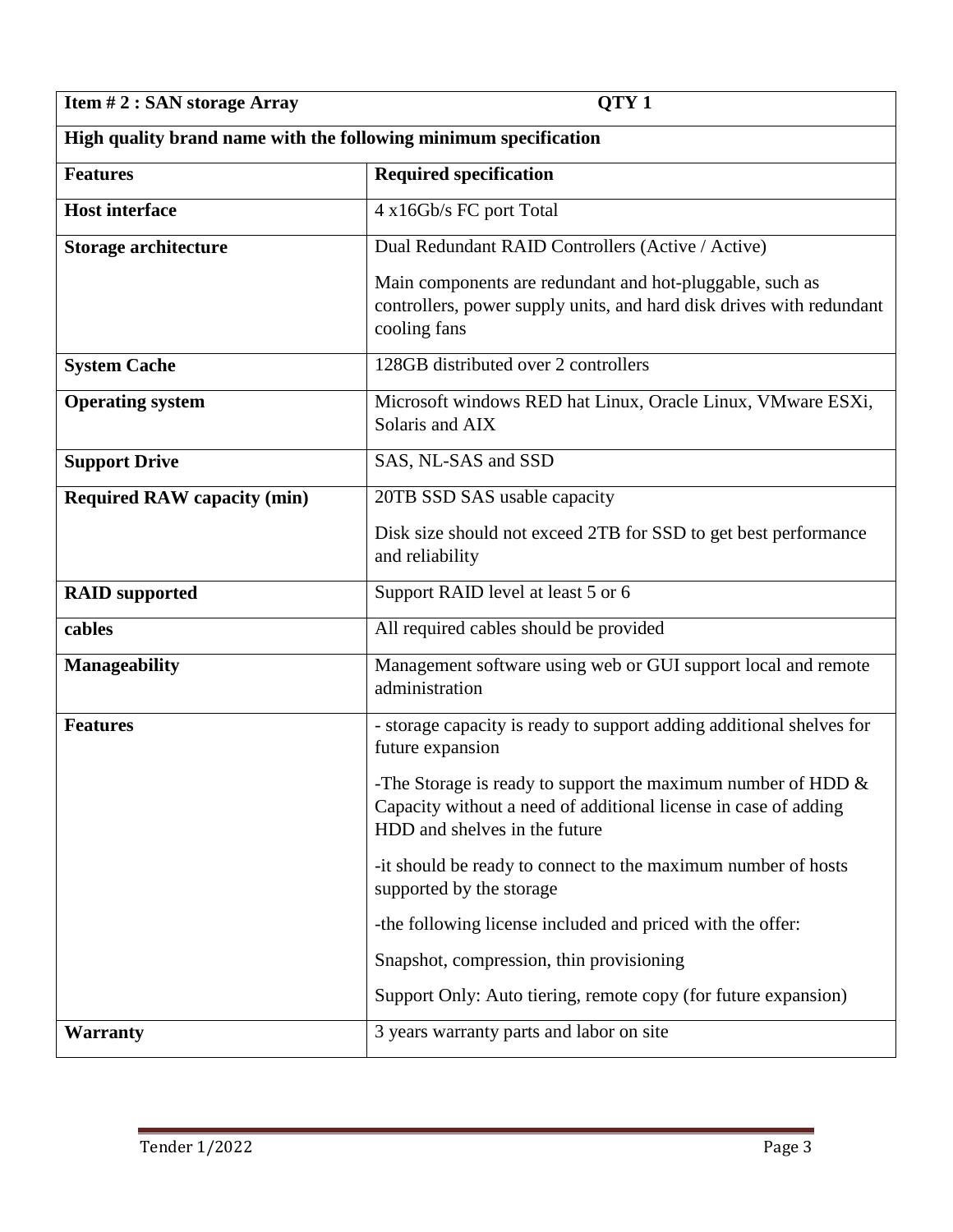| <b>Item <math>#3</math>: NAS Storage</b> | QTY <sub>1</sub>           |
|------------------------------------------|----------------------------|
| <b>Notes</b>                             | $-2x1Gbps$                 |
|                                          | $-4x8TBHDD$                |
|                                          | - Support Hot Swap drives  |
|                                          | - Status indicator         |
|                                          | - System Fans              |
|                                          | - USB port                 |
|                                          | - Min 2 core CPU           |
|                                          | - Support RAID levels 1,5. |

| Item #4 SAN Switch                                               | OTY <sub>2</sub>                                                                                                                                                                                                   |  |
|------------------------------------------------------------------|--------------------------------------------------------------------------------------------------------------------------------------------------------------------------------------------------------------------|--|
| High quality brand name with the following minimum specification |                                                                                                                                                                                                                    |  |
| <b>Feature</b>                                                   | <b>Description</b>                                                                                                                                                                                                 |  |
| <b>From factor</b>                                               | Rack mount                                                                                                                                                                                                         |  |
| ports                                                            | Each switch with min 16 port active auto-sensing                                                                                                                                                                   |  |
|                                                                  | 8 and 16Gb/s universal, fiber channel ports                                                                                                                                                                        |  |
| <b>SFP</b>                                                       | 8 x16Gb/s short range SFP should be added per switch                                                                                                                                                               |  |
| <b>Cables</b>                                                    | 8 x5m FC cables per switch                                                                                                                                                                                         |  |
| <b>Platform support</b>                                          | Support heterogeneous server environment on a storage area network (SAN)<br>and enables connection support for at least the following operation system:<br>MS windows20XX and Linux, Unix, VMware, Hyper-V, Citrix |  |
| <b>Management</b>                                                | -one Ethernet port for management (RJ45)<br>-supported management software: SSH and web tools                                                                                                                      |  |
| <b>Warranty</b>                                                  | 3 years warranty                                                                                                                                                                                                   |  |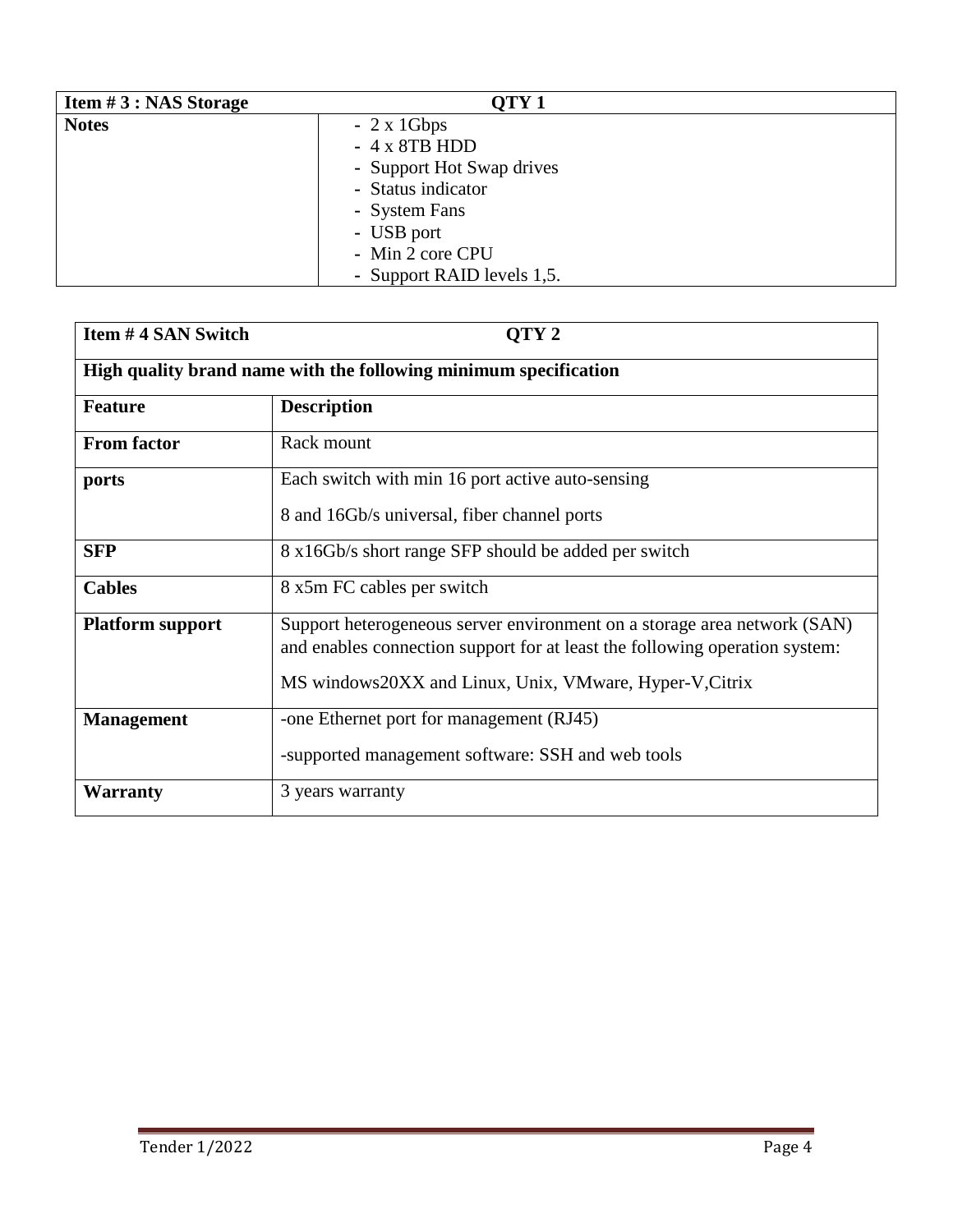| <b>Item #5 Rack Cabinet QTY 1</b> |                                                                                                                    |
|-----------------------------------|--------------------------------------------------------------------------------------------------------------------|
| 42U rack cabinets                 | Rack cabinets for servers to accommodate all item same brand name as<br>servers                                    |
| <b>Rack cabinet doors</b>         | Front and back doors and side panels with keys                                                                     |
| <b>PDUs</b>                       | Equipped with redundant PDU per cabinet                                                                            |
| <b>KVM</b>                        | KVM switch 8 ports with 8 cables same brand name as server                                                         |
| console                           | 17" integrated TFT console with integrated keyboard and mouse per cabinet<br>the condole same brand name as server |
| Warranty                          | 3 years                                                                                                            |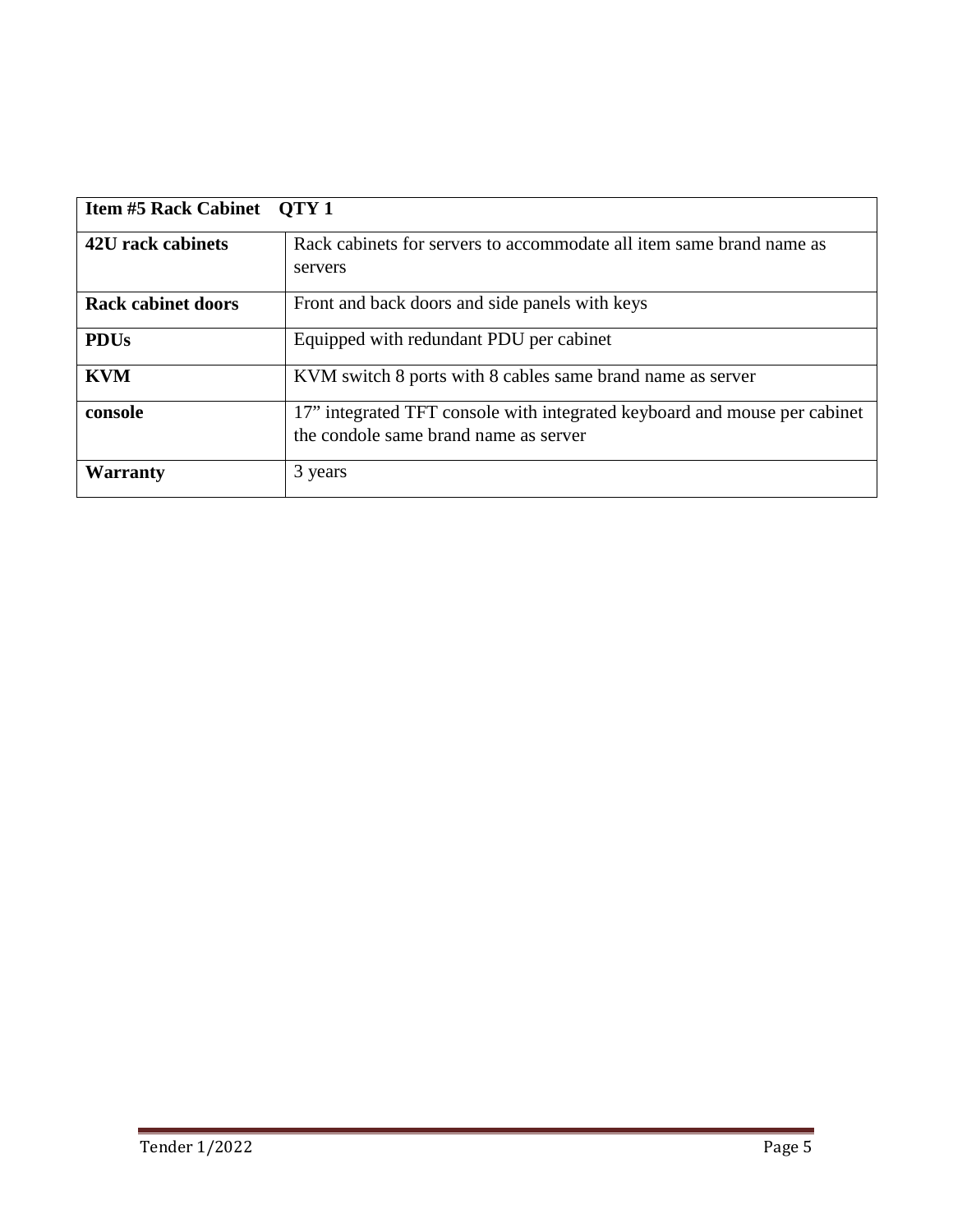# **Special Conditions & Scope of Work**

- The project is to build new virtualization solution based on Oracle Linux KVM and Create needed virtual machines of Microsoft windows /Oracle Linux
- The company should provide full installation and configuration for all the newly proposed components.
- Test and insure that all the services are up and running and work without any issues is the company responsibility.
- The company must be Official Partner and Authorized service center for the proposed HW Products (Documents must be included in the company proposal).
- The company must have at least 3 Certified Technical persons in the proposed HW Products (Documents must be included in company proposal).
- The company must provide onsite training & Onsite Knowledge transfer for Hardware and software configuration for AUM support staff Team
- The design must grantee highest levels of availability and responsiveness for all applications and services through:
	- o Failover protection against hardware and operating system failures.
	- o Minimizing Downtime from server and Operating system Failures.
	- o Protect Applications Regardless of operating system or underlying hardware.
- The company must provide AUM with detailed implementation plan for the solution.
- The company must provide AUM with a complete testing plan for the cluster and failover of servers.
- It is the company responsibility to provide AUM with any missing hardware components and software license required for the solution.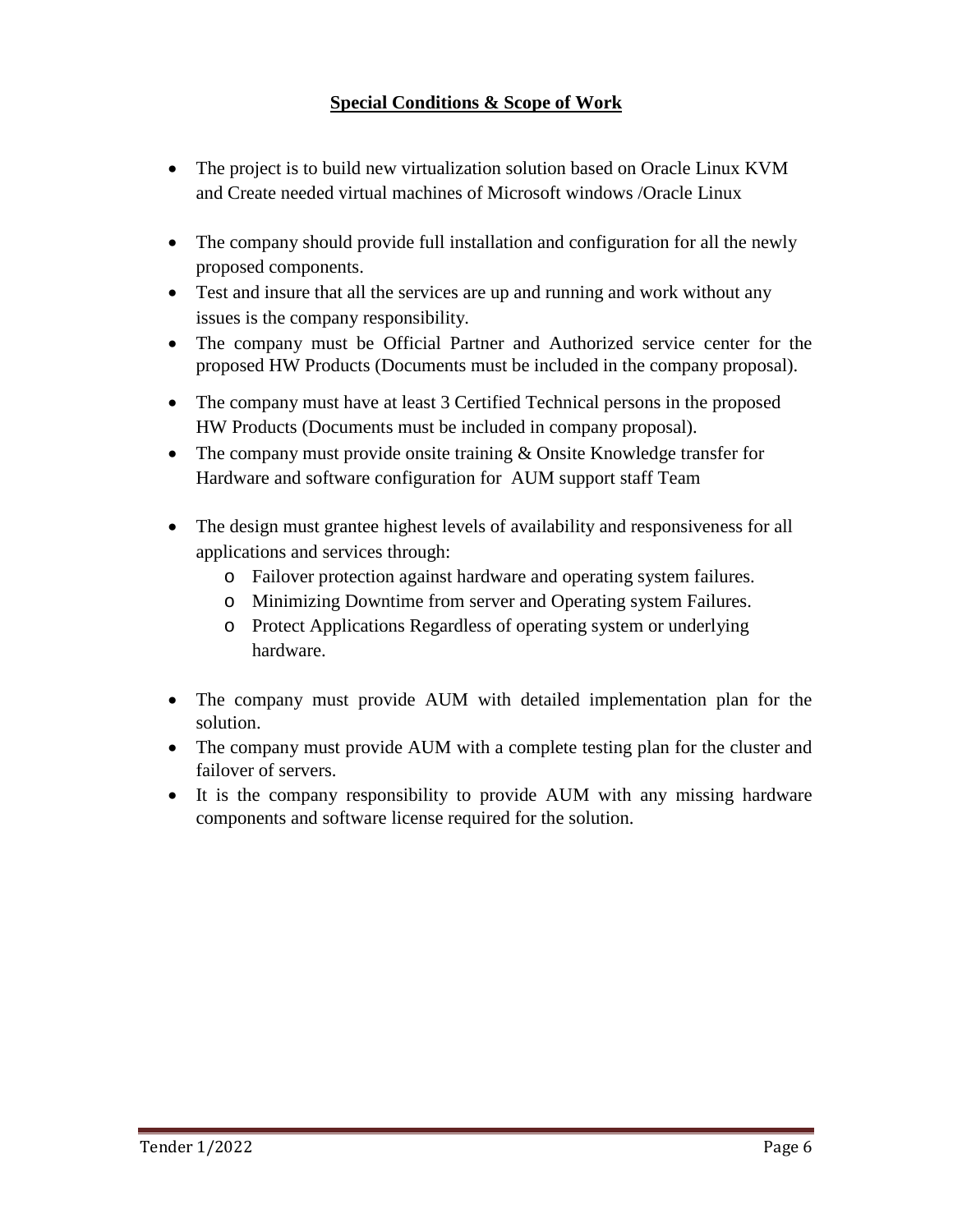## **Terms & Conditions**

#### **1. Warranty for Hardware & SW Component:**

The company shall warrant that the supplies are new, unused, of the most recent models and incorporate all recent improvements in design and materials. The vendors shall further warrant that none of the supplies have any defect arising from design, materials or workmanship. This warranty starts from date of provisional acceptance and shall remain valid for **3 Years**.

#### **2. Support and Maintenance Services:**

• The company must guarantee local **on-site** support for their products.

## **3. Company Profile:**

- The company must have an excellent experience in such environment, a complete Company profile.
- The company should have at least 5 similar references for similar project or Equivalent in Virtualization environment.
- The company should have at least 3 technical certified Engineers for each of the proposed items.

#### **4. Project Management:**

The company shall provide the following information in their proposal:

- Description of their methodology and approach for the overall Project.
- High-Level implementation plan containing sufficient detail to show work breakdown structure, sequencing, and time frame for every activity.
- **Detailed project plan that shall address clearly the following main subjects:** 
	- **Tasks, duration, milestones, dependencies and resources**
	- **Delivery and installation of items**
	- **Transition and implementation**
	- **Testing**
	- **Training**
- The company shall provide complete knowledge transfer and documentation that covers all aspects of the project. The company is required to describe their methodology/approach in conducting the knowledge transfer. All